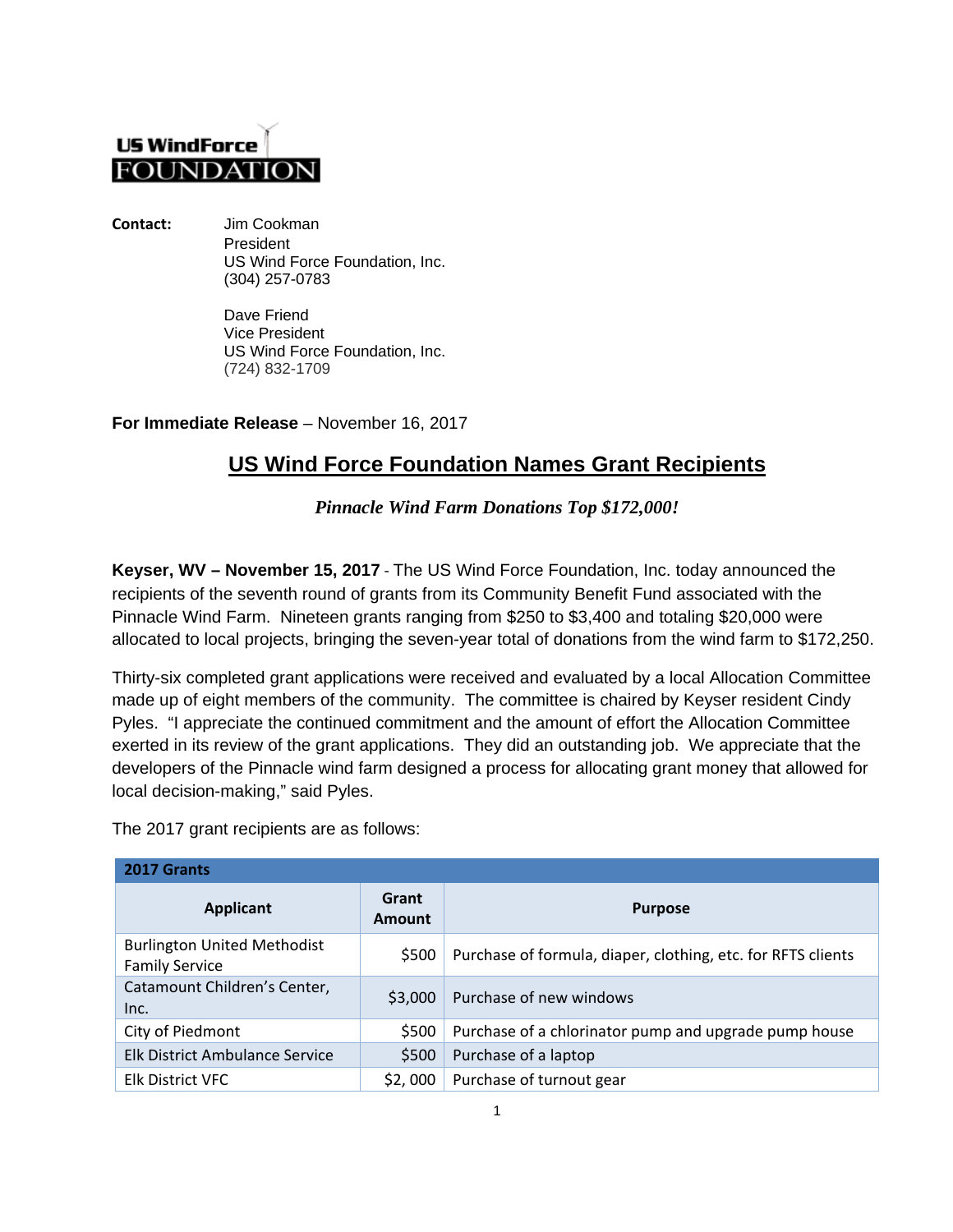| Elk District VFC (Challenged<br>Hunt Fund)                        | \$500    | Restoration of hunting blinds                                                        |
|-------------------------------------------------------------------|----------|--------------------------------------------------------------------------------------|
| Friends of Ashby's Fort, Inc.                                     | \$500    | Archaeological dig/study                                                             |
| Friends of Jennings Randolph<br>Lake, Inc.                        | \$3,400  | <b>Pavilion construction</b>                                                         |
| Highland Arts Unlimited, Inc.                                     | \$2,500  | Murals of area scenes, history, notable historical figures,<br>and events            |
| Keyser-Mineral County Library<br>Association                      | \$250    | Purchase hard drives for seven computers                                             |
| Kitzmiller Volunteer Fire<br>Department, Inc.                     | \$250    | Equipment for water rescue team                                                      |
| <b>Mineral County Alternative</b><br>School                       | \$250    | Recycling program                                                                    |
| <b>Mineral County Family Resource</b><br>Network (Energy Express) | \$1,000  | Construction of storage building                                                     |
| <b>Mineral County Historical</b><br>Society, Inc.                 | \$2,000  | <b>Establishment of a County Museum</b>                                              |
| New Creek Primary School                                          | \$600    | WV Farm Bureau Mobile Agriculture Education Science Lab                              |
| Piedmont Library, Inc.                                            | \$250    | Addition of railing on the stairs and repair of locks                                |
| <b>Ronald McDonald House</b><br><b>Charities of Morgantown</b>    | \$500    | Assistance for families unable to pay donation cost of<br>staying at RMHC Morgantown |
| <b>Tri-Towns Ministerial</b><br><b>Association (Food Pantry)</b>  | \$500    | Purchase of computer, software, and peripherals                                      |
| Westernport Heritage Society,<br>Inc.                             | \$1,000  | Western Maryland Railroad Station Museum roof<br>replacement                         |
| <b>Total</b>                                                      | \$20,000 |                                                                                      |

The Directors and Officers of the US Wind Force Foundation extend a special thank you to the members of the Allocation Committee: Cindy Pyles, Chair; Logan DelSignore, Vice Chair; Bill Boggs, Miranda Kessel, Terry Stephens, Walt Ward, Cliff Wendricks, and Carol Wilson. Their service to the Foundation and their community is greatly appreciated.

Funding for the Foundation's Community Benefit Fund comes from Pinnacle Wind, LLC, owner, and operator of the Pinnacle Wind Farm. The Pinnacle project was developed by US Wind Force and is currently owned by NRG. The project company agreed to finance the Community Benefit Fund when the project reached commercial operation status in early 2012 and each year for the life of the project.

Doug Vance, site manager of the wind farm for the parent company NRG, said, "We are extremely pleased to be part of this community. It's nice to know that we can be of help to such worthy projects".

## **About US Wind Force Foundation, Inc.**

US Wind Force Foundation, Inc., a West Virginia nonprofit corporation, is organized exclusively for charitable purposes. Its primary purpose is to enhance the community by providing funding for